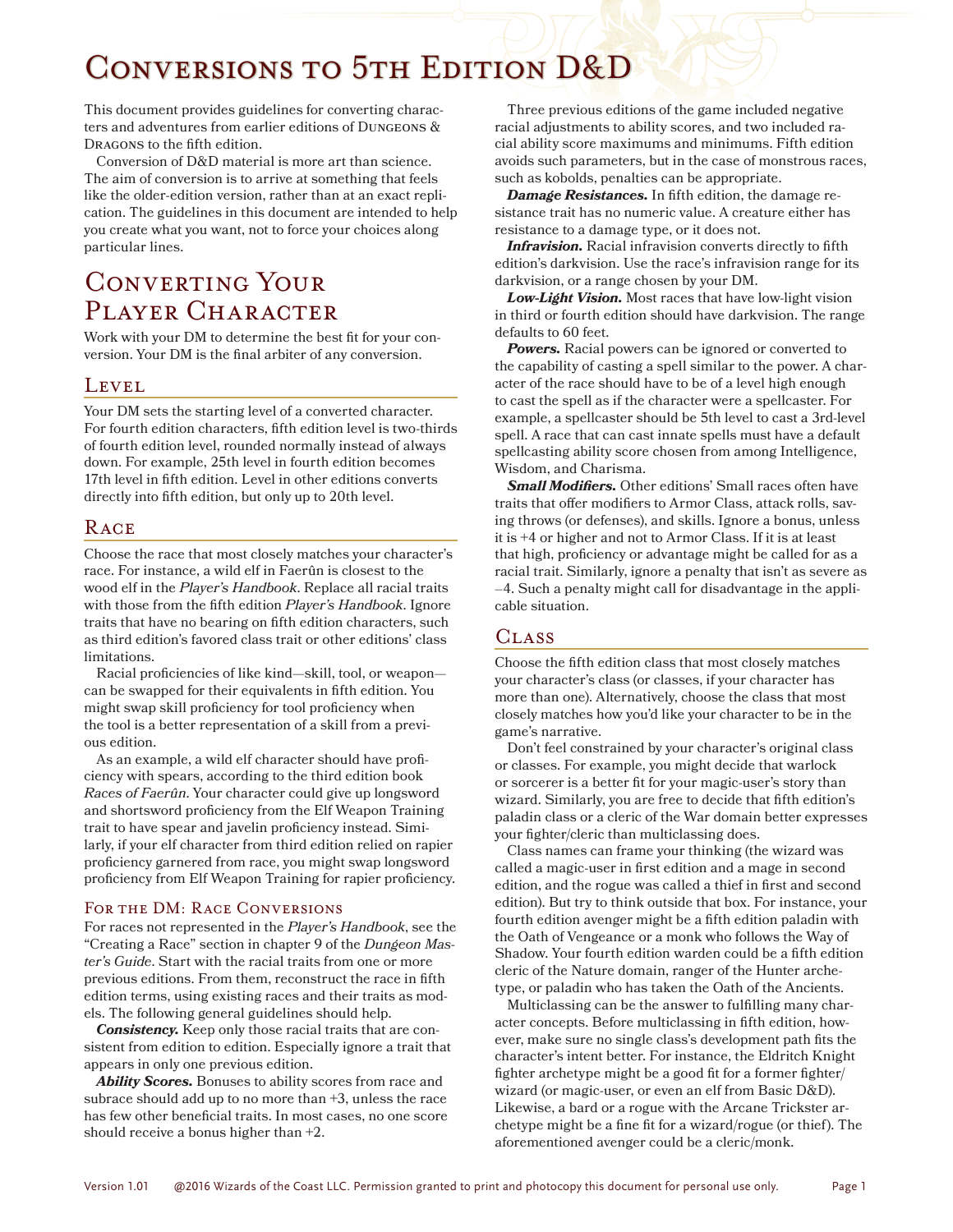#### FOR THE DM: CLASS CONVERSIONS

If you'd like to recreate a class from a previous edition, see the "Modifying a Class" section in chapter 9 of the *Dungeon Master's Guide*. Start with the class write-up from one or more previous editions, and compare it to existing fifth edition classes. From that starting point, determine if you can use an existing fifth edition class as a template, modifying it to fit your needs. Try to focus on what made the class thematic across editions, as well as what you know the player would like to play.

## Ability Scores

For most editions, a character's ability scores, unmodified by magic, can convert directly to fifth edition values. In all cases, the upper score limit of 20 still applies. A few extra guidelines follow.

*Exceptional Strength.* First and second edition allowed some characters to have exceptional Strength, expressed as a percentile value following a score of 18. Exceptional Strength has no conversion value, so the character's Strength score becomes 18.

*Scores Higher than 20.* Especially in fourth edition, scores higher than 20 can occur. Such scores should be treated as 20s, or the alternative for reassigning ability scores described next should be used.

*Reassigning Ability Scores.* Rather than converting scores, especially if you have trouble doing so, you can follow the rules for determining ability scores set forth in the fifth edition *Player's Handbook*. To do so, use the standard set of scores or customized scores acquired by spending points. Then apply racial adjustments and any adjustments from the Ability Score Improvement class feature. Use the original character's ability scores to guide your choices.

#### PROFICIENCIES

In fifth edition, a character's proficiency options usually come from race, class, and background. Weapon proficiencies can be changed only with DM permission.

Based on your character's history, you should choose a background for your character during conversion. Alternatively, the DM can help you create an appropriate background. Then pick proficiencies that reflect what the character was good at in the previous edition. Here are a few other guidelines for certain editions.

*Second Edition.* You can base background choice on the character's secondary skills or best nonweapon proficiencies, if any. If your character had a kit, it could be the basis of your background.

*Third Edition.* Your character's best skills can guide your background choice. If your campaign setting provided regional or background benefits, you can use those as inspiration too.

*Fourth Edition.* The third edition method is possible, or you can use the character's background or theme as a guide.

#### FOR THE DM: BACKGROUND CONVERSIONS

Most of the previous editions provided bases for backgrounds. Second edition rules have secondary skills, nonweapon proficiencies, and character kits. In the span of the third edition rules are backgrounds, regional benefits, and even prestige classes. Fourth edition content also has backgrounds, regional benefits, and character themes. In

all these editions, a character's preferred skills can also indicate a background.

In almost all cases, an existing background can be molded to fit your character. However, if you feel a character needs a new background, first read "Creating a Background" in chapter 9 of the *Dungeon Master's Guide*. Based on the game element used as a model for the background, look to see if an existing background could fit with modifications. If not, use the previous game's element to create a new background.

You can use the character's personality as played in previous game sessions to help define personality traits, an ideal, a bond, and a flaw.

## FEATS

In the conversion process, feats from third and fourth edition should usually be ignored, because feats in fifth edition have a very different place in the game than the feats did in those two editions.

Feats in fifth edition can make a character concept come to life outside the race and class structures. Give the fifth edition feats a look if you feel your character lacks a needed aspect after you convert race and class.

#### Spells

Pick spells known as if creating a new character of the appropriate level. You can base the choice of spells known on those from previous editions. Similarly, you can base your choice of cantrips on at-will powers the character knows in fourth edition.

The DM is the arbiter of whether and how a spell that doesn't exist in fifth edition can be converted.

#### FOR THE DM: SPELL CONVERSIONS

When converting a spell from an earlier edition, your first task is to make sure the intended effect doesn't already exist in a spell in fifth edition. Even if the effect doesn't exist, a similar one might. If you find a similar effect, you can use that spell instead. Or you can base the new spell on the existing one, making the job easier.

When you create a spell, use the "Creating a Spell" section in chapter 9 of the *Dungeon Master's Guide*. The earlier edition's spell is your basis for redesign. For complex spells, such as *earthquake*, give yourself leeway to determine effects based on the context in which the spells are cast. Doing so gives you the opportunity to surprise even the spell's caster when the spell is used.

#### DETAILS

Your character's other details stay mostly the same, with the following possible exceptions.

*Alignment.* In most cases, alignments directly correspond between editions. Fourth edition and Basic alignments don't always correspond, so use the following guidelines:

In Basic D&D, you choose lawful, chaotic, or neutral. Lawful corresponds to good—you choose whether it's lawful good, neutral good, or chaotic good. Chaotic similarly matches a form of evil, whether lawful, neutral, or chaotic. For a neutral character, choose lawful neutral, neutral, or chaotic neutral.

For fourth edition, a good character should be your choice of neutral good or chaotic good. An evil character should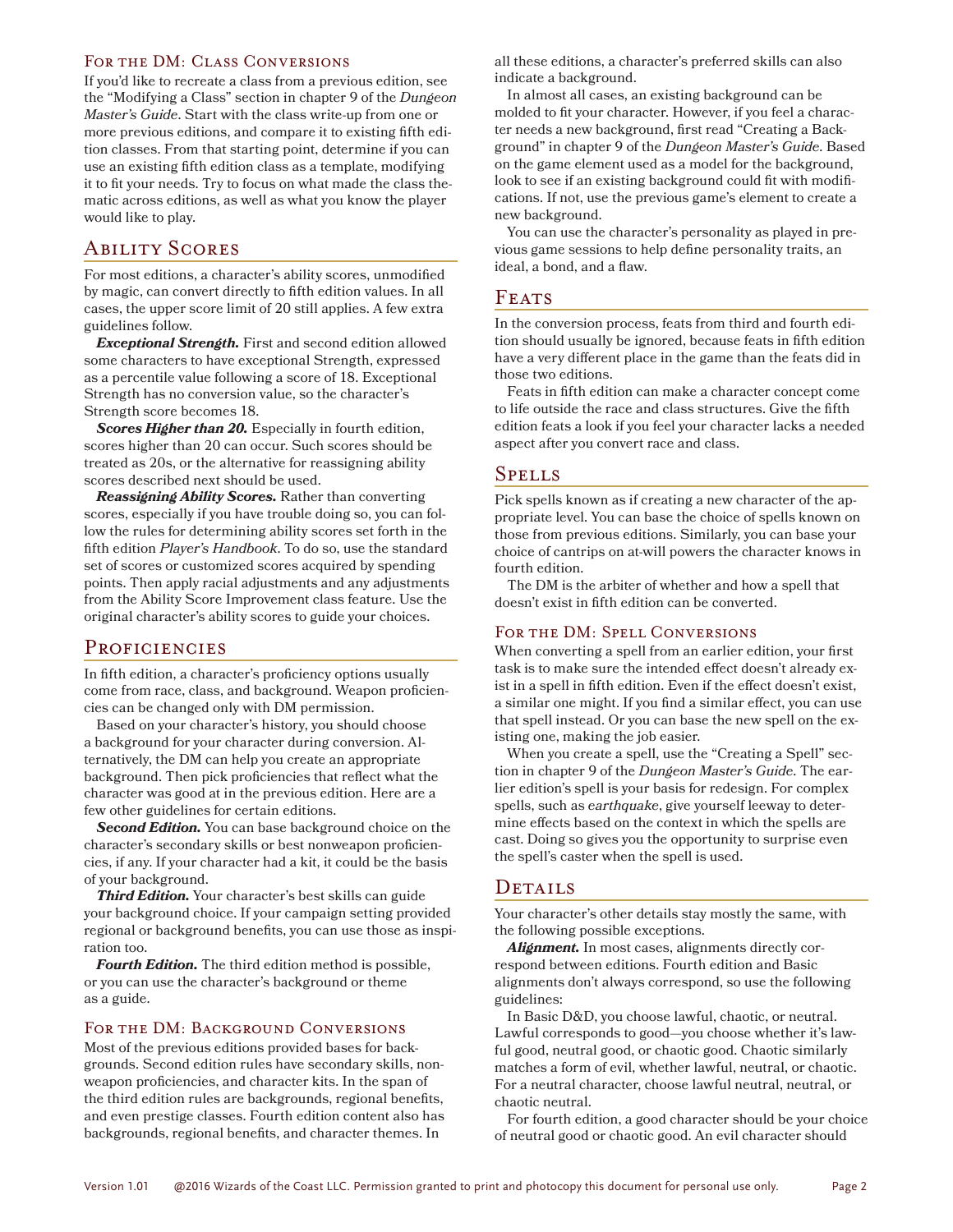be your choice of lawful evil or neutral evil. An unaligned character is your choice of lawful neutral, neutral, or chaotic neutral.

*Languages.* You should select languages from the fifth edition *Player's Handbook*, or from a list the DM provides, that most closely match the ones the character understood in the character's original edition.

*Personality.* Based on those in your chosen background, create a trait, ideal, bond, and flaw for your character. Alternatively, choose from those detailed in your new background.

## **EQUIPMENT**

Equipment should be swapped for fifth edition equivalents. The DM handles the conversion and distribution of gear that isn't in the *Player's Handbook*.

#### FOR THE DM: EQUIPMENT CONVERSIONS

As DM, you can allow characters to retain any gear and loot with which you are comfortable. Swap magic items for fifth edition equivalents. The rules in the "Starting at Higher Level" section of chapter 1 in the *Dungeon Master's Guide* are a fine way to establish a character's starting wealth and gear in a fifth edition campaign. In most cases, the high magic option is the best choice for representing treasure distribution of previous editions.

For mundane equipment, most such gear converts easily, since it has pragmatic (and narrative) effects rather than broad mechanical ones. Use existing equipment as guides, and when necessary, create mechanics appropriate to fifth edition. Remember to use advantage instead of flat bonuses. Also, try to limit mechanical effects to at or below those of common magic items.

## Converting Adventures

The fifth edition of D&D is fairly compatible with adventures from the first, second, and third editions of the game—enough so that quick conversions of adventures from such editions are possible. Careful conversion is the alternative. As the DM—the one who creates and runs adventures—the choice is yours.

The following sections provide guidelines for careful conversions, quick conversions, and the conversion of treasure.

## Careful Conversions

Converting an adventure to fifth edition with precision requires several detailed steps. Whenever you convert in this way, use what you know about your players' characters to guide the process. Don't bother converting adventure elements you know your players are unlikely to notice or use.

*Encounter Difficulty.* For encounters, the first step is usually to decide what the difficulty of the encounter should be. Doing so requires more intuition than science. Further, the design from edition to edition and adventure to adventure varies on this point.

For first and second edition, encounters were often designed to be on the easy side. This sort of pacing allowed the characters to do more exploring and have numerous encounters before resting and retreating from the dungeon. Ideally, the characters could reach one or more significant encounters or areas, revealing more of the adventure site's background or story, before retreating. Further, the Dungeon Master could more easily allow disparate groups of

foes, once they were alerted to intruders, to join an ongoing fight. You can replicate such pacing by keeping to easy-tomedium encounter groups in the dungeon without reducing the number of encounters.

In third and fourth editions, the encounter level designated for an encounter is useful for determining the intended encounter difficulty based on the level range of the adventure. (In the case of fourth edition, the actual difficulty level should be taken to be two-thirds of the designated encounter level.) For example, if the encounter level is 9 in an adventure designated to be for 7th-level characters, the encounter is intended to be hard or deadly.

*Encounter Structure.* Use the encounter as written to decide on its monster composition in fifth edition. Then use the monsters' challenge ratings, as described in the *Monster Manual*, along with the "Creating Encounters" section in chapter 3 of the *Dungeon Master's Guide*, to modify the encounter to the desired difficulty.

An important aspect of this conversion is providing an experience similar to the original. The number of monsters matters much less than the impression the encounter makes on the players.

With that guideline in mind, remember to adjust for possible reinforcements. When multiple groups of opponents can converge on the characters, it can make for a dynamic battle. But such a conflict can also be deadly, which is fine if that's the intent. However, you can reduce the number of potential foes (all the way to zero), move them so they're not potential reinforcements, or place impediments in the site to prevent easy reinforcement.

*Features, Hazards, and Terrain.* An encounter includes site features, hazards, and terrain, and these elements can occur with or without monsters being present. Much of the time, you can use such elements without any new rules; it's enough for you to know the rules in the *Player's Handbook* on cover, difficult terrain, falling, holding breath, perception and investigation, and special movement.

You can make exact conversions, such as for secret doors and wilderness hazards, using the guidelines in chapter 5 of the *Dungeon Master's Guide*. To convert traps and damaging hazards, use the Trap Save DCs and Attack Bonuses and Damage Severity by Level tables from that chapter.

In third and fourth editions, encounter areas are often quite detailed. Don't feel the need to use every detail presented in adventures from those editions. Convert whatever seems likely to be of interest to your players, and leave the rest for improvisation later. For example, a third edition adventure might tell you how to push over a pillar, yet characters seldom decide to push over pillars or attack statues, unless you call attention to an exploitable weakness in such structures. In contrast, it's not unusual for someone to try to break down a locked door, rather than picking the lock.

*New Monsters.* In older adventures, you'll sometimes run across creatures that lack a published equivalent in fifth edition. In this case, the "Creating a Monster" section in chapter 9 of the *Dungeon Master's Guide* is your best tool. The "For the DM: Race Conversions" section in this document can also be helpful.

If you choose to create the monster whole cloth, start by replicating the original monster as closely as possible using elements from fifth edition. Use the HD as the creature's HD in fifth edition (the level of a fourth edition monster can determine the number of HD it has). Ability scores should be in the fifth edition range, from 3 to 30; third and fourth